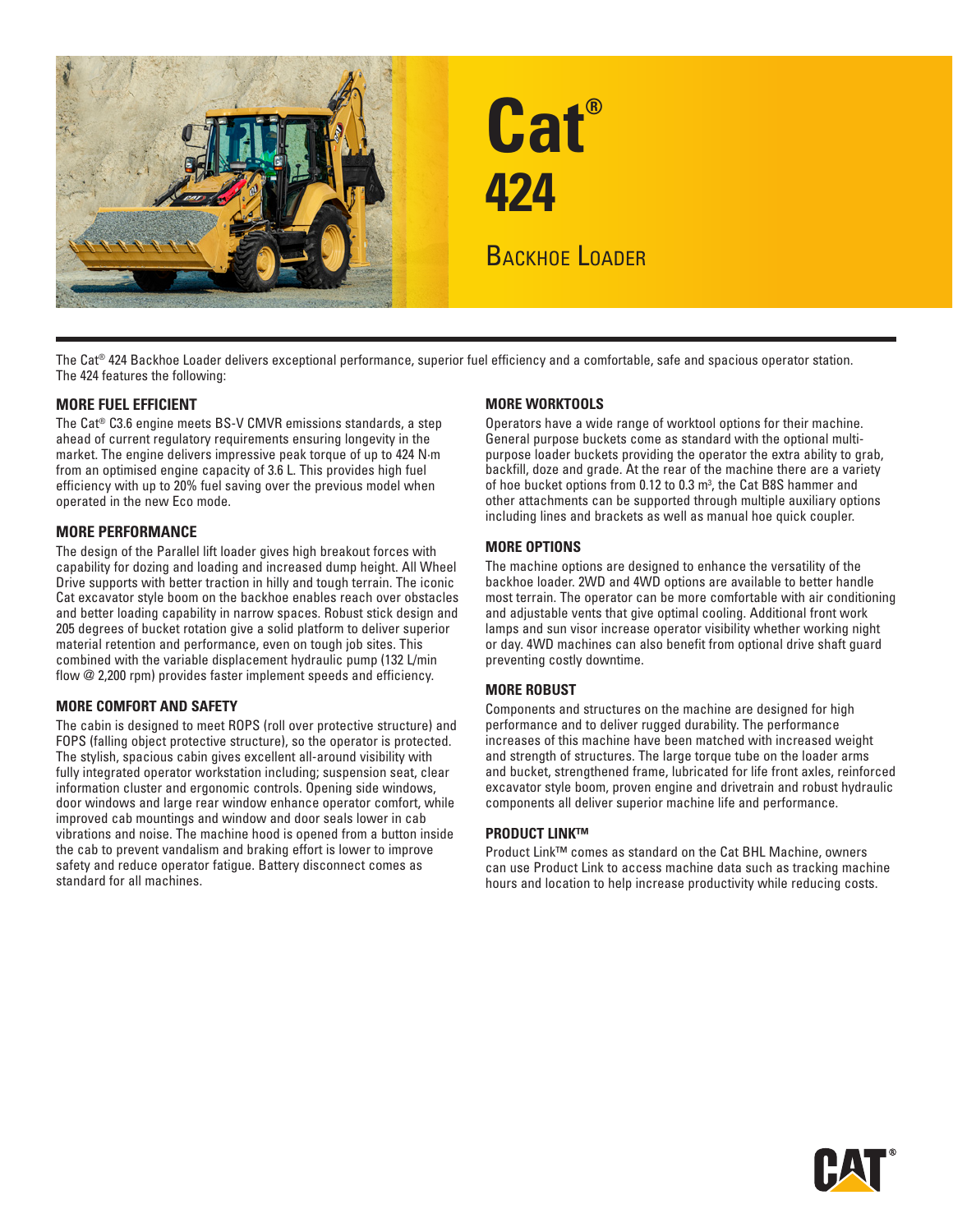# **424 Backhoe Loader**

#### **Engine**

Engine Cat® C3.6\* 55 kW Electronic Turbo Intercooled Ratings @ 2,200 rpm Gross Power SAE J1995 56 kW 75 hp 76 hp (metric) Gross Power ISO 14396 55 kW 74 hp 75 hp (metric) Net Power Rating @ 2,200 rpm SAE J1349 52 kW 70 hp 71 hp (metric) 70 hp (metric) Dimensions Bore

| UAL UIUTU                      | JZ NVV           | 1011  |
|--------------------------------|------------------|-------|
|                                | 71 hp (metric)   |       |
| ISO 9249                       | 51 kW            | 69 hp |
|                                | 70 hp (metric)   |       |
| Dimensions                     |                  |       |
| Bore                           | 98 mm            |       |
| Stroke                         | $120 \text{ mm}$ |       |
| Displacement                   | 3.6L             |       |
| Torque Rise (net)              | 86% @ 1,200 rpm  |       |
| Peak Torque                    | 424 $N \cdot m$  |       |
| <b>Power Rating Conditions</b> |                  |       |
| No De-Rating Required Up To    | 3048 m           |       |

\*Meets India Bharat Stage V emission standards.

#### **Transmission\***

| <b>Power-Shift Transmission - 4WD</b> |                   |  |  |
|---------------------------------------|-------------------|--|--|
| Forward - 1st                         | $5.7$ km/h        |  |  |
| 2nd                                   | $9.6$ km/h        |  |  |
| 3rd                                   | $23 \text{ km/h}$ |  |  |
| 4th                                   | 40.0 km/h         |  |  |
| Reverse - 1st                         | $5.7$ km/h        |  |  |
| 2nd                                   | $9.6$ km/h        |  |  |
| 3rd                                   | $23$ km/h         |  |  |
| 4th                                   | 40.0 km/h         |  |  |

\*Travel speeds of backhoe loader at full throttle, when equipped with 12.5/80-18 front tires and 16.9-28 rear tires.

#### **Axle Ratings**

| Front Axle, 4WD |           |
|-----------------|-----------|
| <b>Static</b>   | 22 943 kg |
| Dynamic         | 9177 kg   |
| Rear Axle       |           |
| <b>Static</b>   | 19 120 kg |
| Dynamic         | 7648 kg   |
|                 |           |

#### **Hydraulic System**

| Type                      |
|---------------------------|
| Pump Type                 |
| Pump Capacity @ 2,200 rpm |
| <b>System Pressure</b>    |
| Backhoe                   |
| Loader                    |

Closed Center Variable-Flow, Axial Piston 132 L/min  $245$  bar

 $245$  bar

#### **Weights\***

**424 Standard Offering** 

**(4WD)**

| <b>Operating Weight (estimated)</b><br>$(55 \text{ kW} - 4 \text{WD})$ * | 8045 kg |
|--------------------------------------------------------------------------|---------|
| Operating Weight (maximum)                                               |         |
| (ROPS capacity)                                                          | 8760 kg |
| Cab, ROPS/FOPS                                                           | 118 kg  |
| Air Conditioning                                                         | 45 kg   |
| Counterweights, Base                                                     | 115 kg  |
| Maximum                                                                  | 300 kg  |
| Total Gross Weight Not to Exceed                                         | 8760 ka |

\*Machine configuration: standard HRC engine, standard stick hoe, standard cab with air conditioning, 4WD standard shift transmission, 1.0 m<sup>3</sup> MP loader bucket, 0.27 m<sup>3</sup> standard duty hoe bucket, 12.5/80-18 and 16.9-28 tires, 115 kg counterweight, 80 kg operator, full fuel tank.

#### **Steering**

| Type                                    | <b>Front Wheel</b> |
|-----------------------------------------|--------------------|
| <b>Power Steering</b>                   | Hydrostatic        |
| 4WD Cylinder, One (1) Double-Acting     |                    |
| <b>Bore</b>                             | $65 \text{ mm}$    |
| Stroke                                  | $120 \text{ mm}$   |
| <b>Rod Diameter</b>                     | $36 \text{ mm}$    |
| Axle Oscillation                        | $± 11^{\circ}$     |
| Turning Circle (inner wheel not braked) |                    |
| <b>Outside Front Wheels</b>             | 8.18 m             |
| Outside Widest Loader Bucket            | $10.97 \; m$       |
|                                         |                    |
|                                         |                    |

#### **Service Refill Capacities**

| Cooling System with Air Conditioning | 20.0 L            |  |
|--------------------------------------|-------------------|--|
| Fuel Tank                            | 160 L             |  |
| <b>Engine Oil with Filter</b>        | 9.0 <sub>L</sub>  |  |
| Transmission (Power Shuttle)         |                   |  |
| 4WD                                  | 18.0 L            |  |
| Rear Axle                            | 16.5L             |  |
| <b>Planetaries</b>                   | 1.7 <sub>L</sub>  |  |
| Front Axle (4WD)                     | 11.0 <sub>L</sub> |  |
| Planetaries                          | 0.7L              |  |
| Hydraulic System                     | 106.0 L           |  |
| Hydraulic Tank                       | 42.0 L            |  |
|                                      |                   |  |

#### **Backhoe Buckets (with weld on adapters and pin-on teeth)**

| <b>Heavy Duty</b> |        |                  | Width (mm) Width (in) Rated Capacity | No. of Teeth |
|-------------------|--------|------------------|--------------------------------------|--------------|
| Uni-Teeth         | 458 mm | $18$ in          | $0.12 \text{ m}^3$                   | 3            |
|                   | 762 mm | 30 <sub>in</sub> | $0.24 \text{ m}^3$                   | 5            |
|                   | 830 mm | $33$ in          | $0.27 \text{ m}^3$                   | 5            |
|                   | 901 mm | 36 in            | $0.3 \text{ m}^3$                    | 5            |
|                   |        |                  |                                      |              |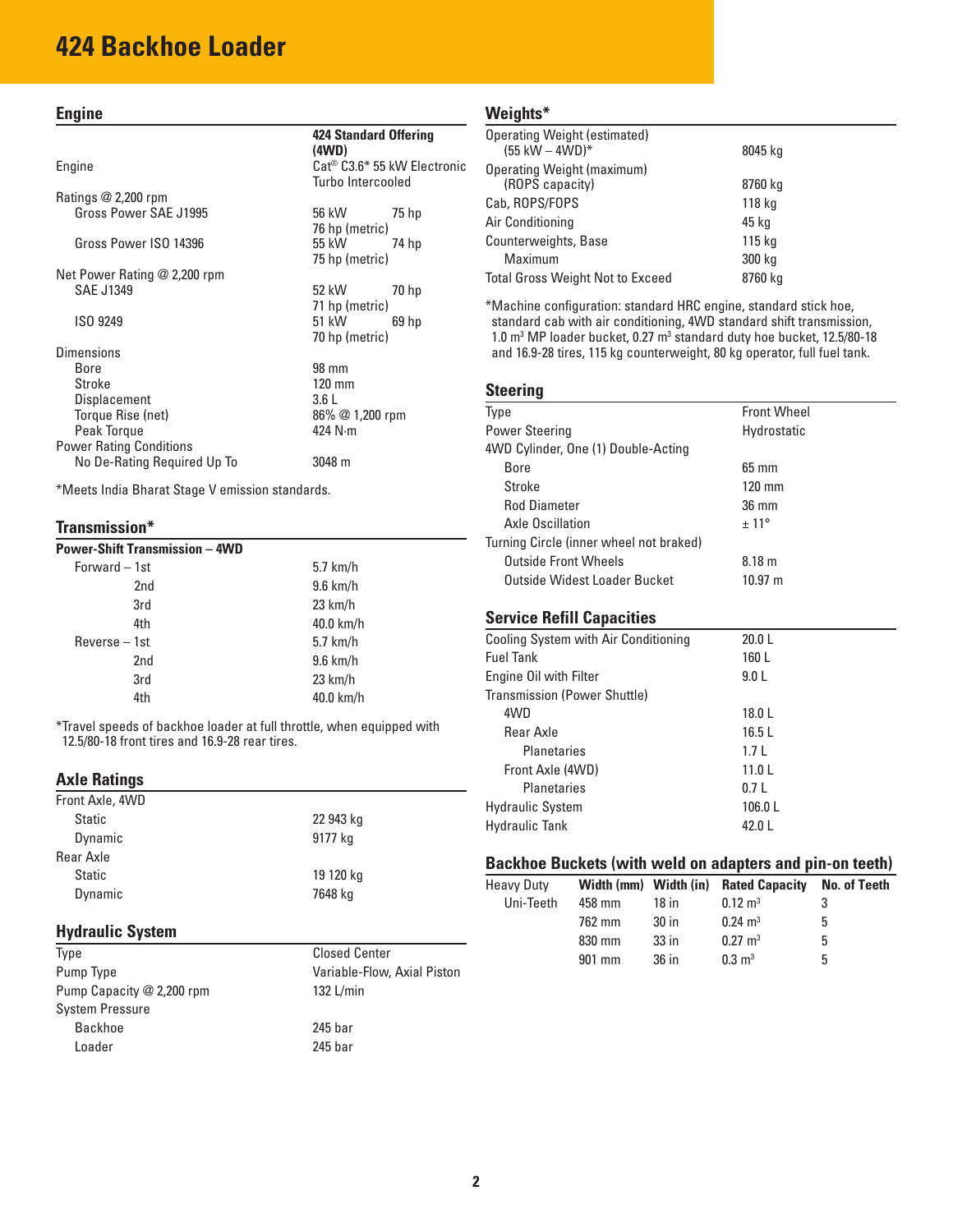## **Machine Dimensions**



|   |                                                | <b>4WD Parallel Lift Loader</b> |                    |
|---|------------------------------------------------|---------------------------------|--------------------|
|   |                                                | $GP -$                          | $MP -$             |
|   |                                                | $1.05 \; \mathrm{m}^3$          | 1.0 m <sup>3</sup> |
|   | Overall Length (loader on ground hoe           | 7365 mm                         | 7334 mm            |
|   | stowed to machine centerline)                  |                                 |                    |
|   | 1 Overall Length in Roading Position           | 5677 mm                         | 5674 mm            |
|   | (15 degree approach angle and hoe              |                                 |                    |
|   | stowed to side)                                |                                 |                    |
|   | Overall Transportation Length (loader on       | 5725 mm                         | 5681 mm            |
|   | ground and hoe stowed to side)                 |                                 |                    |
|   | 2 Overall Transportation Height                | 3757 mm                         | 3757 mm            |
|   | <b>Overall Width (excluding loader bucket)</b> | 2346 mm                         | 2346 mm            |
| 3 | Height to Top of Cab                           | 2992 mm                         | 2992 mm            |
| 4 | Height to Top of Exhaust Stack                 | 2716 mm                         | 2716 mm            |
|   | Height to Loader Hinge Pin (transport)         | 304 mm                          | 311 mm             |
|   | <b>Ground Clearance (minimum)</b>              | 372 mm                          | 372 mm             |
|   | (stabilizer feet)                              |                                 |                    |
|   | Ground Clearance (minimum)                     | 280 mm                          | 280 mm             |
|   | (Drive Shaft Guard)                            |                                 |                    |
|   | Ground Clearance (minimum) (LH step)           | 454 mm                          | 454 mm             |
|   | Ground Clearance (minimum)                     | 376 mm                          | 376 mm             |
|   | (300 kg counterweight)                         |                                 |                    |
|   | 5 Rear Axle Centerline to Front Grill          | 2708 mm                         | 2708 mm            |
|   | <b>Front Wheel Tread Gauge</b>                 | 1895 mm                         | 1895 mm            |
|   | <b>Rear Wheel Tread Gauge</b>                  | 1688 mm                         | 1688 mm            |
|   | 6 Wheelbase                                    | 2200 mm                         | 2200 mm            |
|   | .<br>$\cdot$ $\cdot$                           | $\sim$ $\sim$ $\sim$ $\sim$     |                    |

Dimensions and performance specifications shown are for machines equipped with 12.5/80-18 front tires, 16.9-28 rear tires, standard cab, standard stick, 0.27  $\text{m}^3$  heavy duty bucket, and 1.03  $\text{m}^3$  MP loader bucket and standard equipment unless otherwise specified.

## **Backhoe Dimensions and Performance**

|                                                                     | <b>Standard Stick -</b><br>4WD |
|---------------------------------------------------------------------|--------------------------------|
| 14 Digging Depth, SAE Maximum                                       | 4116 mm                        |
| Digging Depth, Manufacturer's Maximum                               | 4707 mm                        |
| 15 Digging Depth, 2440 mm (8 ft) Flat Bottom                        | 3740 mm                        |
| Digging Depth, 610 mm (2 ft) Flat Bottom                            | 4092 mm                        |
| Digging Depth, 610 mm (2 ft) Flat Bottom,<br>Manufacturer's Maximum | 4668 mm                        |
| Reach from Rear Axle Centerline<br>at Ground Line                   | 6969 mm                        |
| <b>16</b> Reach from Swing Pivot at Ground Line                     | 5603 mm                        |
| <b>Maximum Operating Height</b>                                     | 5721 mm                        |
| Loading Height                                                      | 3934 mm                        |
| 17 Loading Reach                                                    | 1528 mm                        |
| Swing Arc                                                           | $180^\circ$                    |
| <b>Bucket Rotation</b>                                              | $205^\circ$                    |
| <b>Stabilizer Spread</b>                                            | N/A                            |
| <b>18 Stabilizer Overall Width</b>                                  | 2242 mm                        |
| <b>Stabilizer Spread, Transport Position</b>                        | N/A                            |
| <b>Bucket Dig Force</b>                                             | 56 284 N                       |
| <b>Stick Dig Force</b>                                              | 34 949 N                       |

## **Loader Bucket Dimensions and Performance**

|    |                                              | <b>4WD Parallel Lift Loader</b> |                               |
|----|----------------------------------------------|---------------------------------|-------------------------------|
|    |                                              | $GP -$                          | $MP -$                        |
|    |                                              | $1.05 \text{ m}^3$              | 1.0 <sup> m<sup>3</sup></sup> |
|    | Capacity (SAE rated)                         | $1.05 \; \mathrm{m}^3$          | $1.00 \text{ m}^3$            |
|    | Width                                        | 2262 mm                         | 2262 mm                       |
|    | Lift Capacity at Maximum Height              | 3540 kg                         | 3406 kg                       |
|    | Lift Breakout Force                          | 53 212 N                        | 52 667 N                      |
|    | <b>Tilt Breakout Force</b>                   | 52 785 N                        | 59 203 N                      |
|    | <b>Tipping Load at Breakout Point</b>        | 6225 kg                         | 6301 kg                       |
| 7  | Maximum Hinge Pin Height                     | 3449 mm                         | 3449 mm                       |
|    | 8 Dump Angle at Full Height                  | $46^{\circ}$                    | $46^{\circ}$                  |
|    | Dump Height at Maximum Angle                 | 2735 mm                         | 2766 mm                       |
| 9  | Dump Reach at Maximum Angle                  | 897 mm                          | 822 mm                        |
| 10 | Maximum Bucket Rollback at Ground Level      | $41^{\circ}$                    | $42^{\circ}$                  |
| 11 | Digging Depth                                | 112 mm                          | 145 mm                        |
|    | <b>Maximum Grading Angle</b>                 | $113^\circ$                     | $116^\circ$                   |
|    | Width of Dozer Cutting Edge                  | N/A                             | 2262 mm                       |
| 12 | Grill to Bucket Cutting Edge, Carry Position | 1480 mm                         | 1449 mm                       |
|    | 13 Maximum Operating Height                  | 4370 mm                         | 4348 mm                       |
|    | Jaw Opening Maximum                          | N/A                             | 790 mm                        |
|    | <b>Bucket Jaw Clamping Force</b>             | N/A                             | 59 268 N                      |
|    | Weight (does not include teeth or forks)     | 530 kg                          | 681 kg                        |